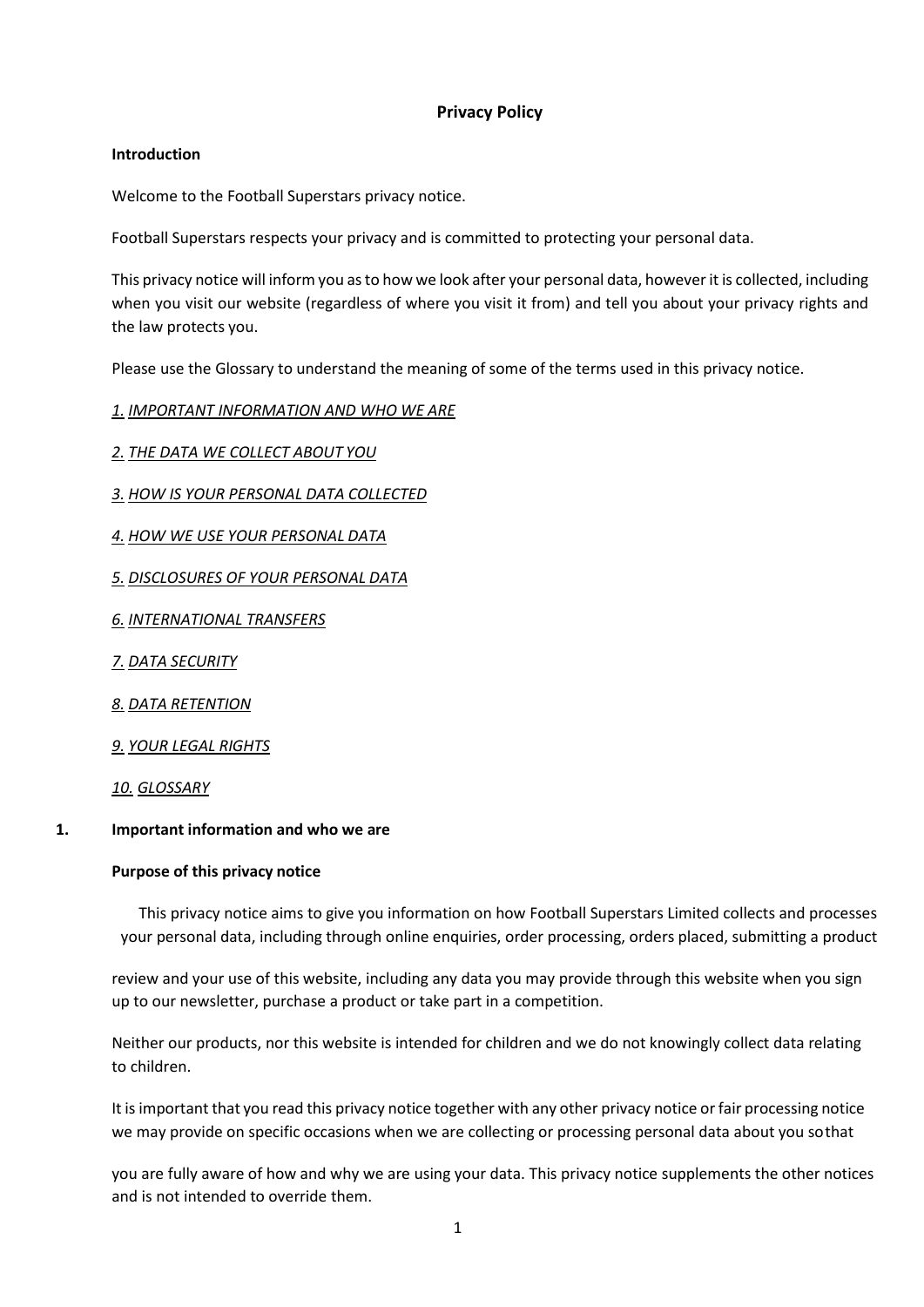### **Controller**

We have appointed a data privacy manager who is responsible for overseeing questions in relation to this privacy notice. If you have any questions about this privacy notice, including any requests to exercise *your legal rights*, please contact the data privacy manager using the details set out below.

### **Contact details**

Our full details are:

Full name of legal entity: Football Superstars

Limited Contact: Data Privacy Manager

### Email address: emailfootballsuperstars@gmail.com

Postal address: 10 crescent Road, hemel Hempstead, HP2 4AH, Hertfordshire

You have the right to make a complaint at any time to the Information Commissioner's Office (ICO), the UK supervisory authority for data protection issues (www.ico.org.uk). We would, however, appreciate the chance to deal with your concerns before you approach the ICO so please contact us in the first instance.

### **Changes to the privacy notice and your duty to inform us of changes**

This version was last updated on 30 April 2018 and historic versions can be obtained by contacting us.

The data protection law in the UK will change on 25 May 2018. Although this privacy notice sets out most of your rights under the new laws, we may not yet be able to respond to some of your requests until May 2018 as we are still working towards getting our systems ready for some of these changes.

It is important that the personal data we hold about you is accurate and current. Please keep us informed if your personal data changes during your relationship with us.

## **Third-party links**

This website may include links to third-party websites, plug-ins and applications. Clicking on those links or enabling those connections may allow third parties to collect or share data about you. We do not control these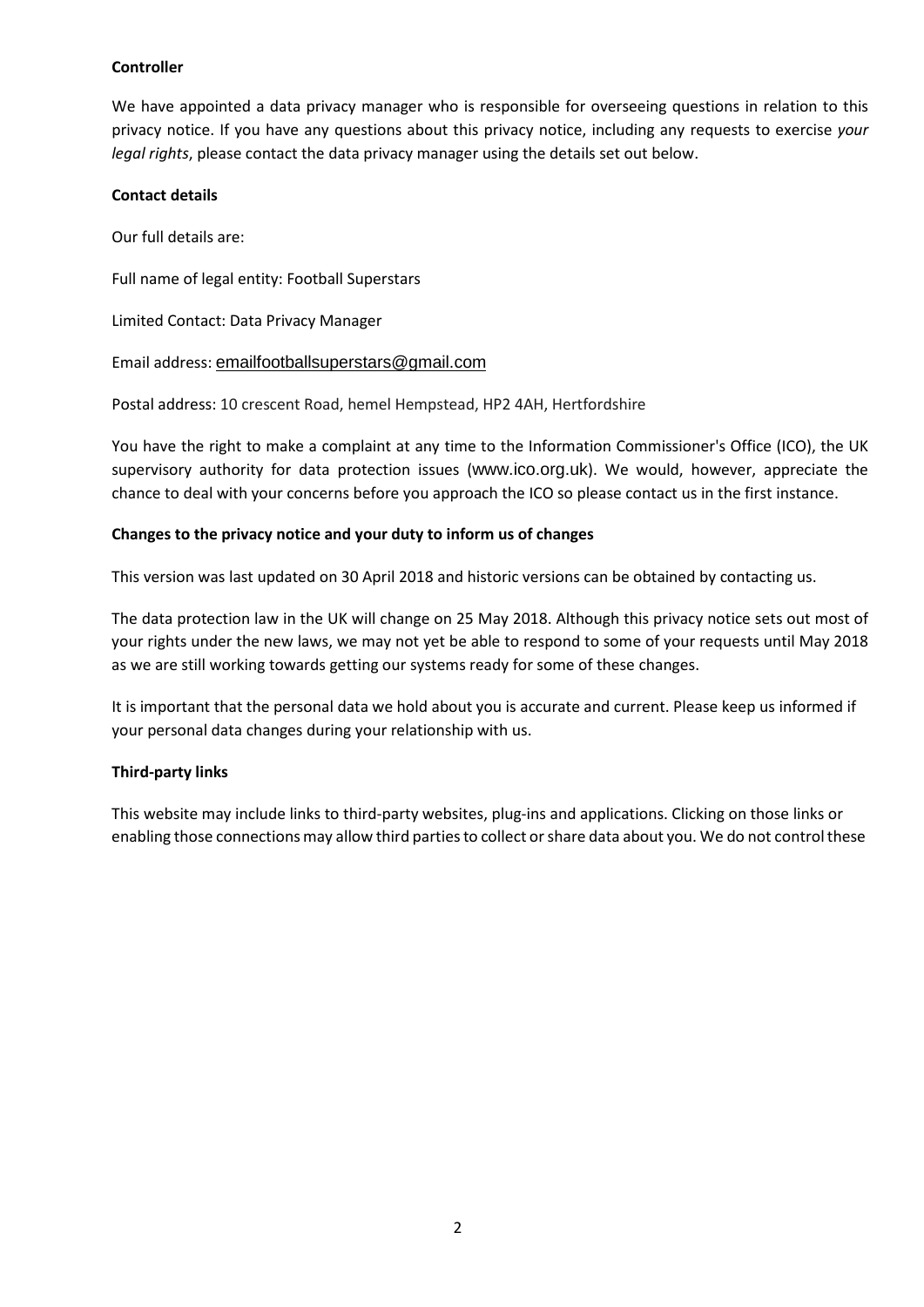third-party websites and are not responsible for their privacy statements. When you leave our website, we encourage you to read the privacy notice of every website you visit.

## <span id="page-2-0"></span>**2. The data we collect about you**

Personal data, or personal information, means any information about an individual from which that person can be identified. It does not include data where the identity has been removed (anonymous data).

We may collect, use, store and, where applicable, transfer different kinds of personal data about you which we have grouped together follows:

- **Identity Data** includes first name, last name or similar identifier and title.
- **Contact Data** includes email address and telephone numbers.
- **Financial Data** includes bank account and payment card details, where orders are placed and payment is made through a non-corporate account.
- **Transaction Data** includes details about payments to and from you and other details of products and services you have purchased from us, where orders are placed and payment is made through a noncorporate account.
- **Technical Data** includes internet protocol (IP) address, your login data, browser type and version, time zone setting and location, browser plug-in types and versions, operating system and platform and other technology on the devices you use to access this website.
- **Profile Data** includes your username and password, your interests, preferences, feedback and survey responses.
- **Usage Data** includes information about how you use our website, products and services.
- **Marketing and Communications Data** includes your preferences in receiving marketing from us and our third parties and your communication preferences.

We also collect, use and share **Aggregated Data** such as statistical or demographic data for any purpose. Aggregated Data may be derived from your personal data but is not considered personal data in law as this data does **not** directly or indirectly reveal your identity. For example, we may aggregate your Usage Data to calculate the percentage of users accessing a specific website feature. However, if we combine or connect Aggregated Data with your personal data so that it can directly or indirectly identify you, we treat the combined data as personal data which will be used in accordance with this privacy notice.

We do not collect any **Special Categories of Personal Data** about you (this includes details about your race or ethnicity, religious or philosophical beliefs, sex life, sexual orientation, political opinions, trade union membership, information about your health and genetic and biometric data). Nor do we collect any information about criminal convictions and offences.

## **If you fail to provide personal data**

Where we need to collect personal data by law, or under the terms of a contract we have with you and you fail to provide that data when requested, we may not be able to perform the contract we have or are trying to enter into with you (for example, to provide you with goods orservices). In this case, we may have to cancel a product or service you have with us but we will notify you if this is the case at the time.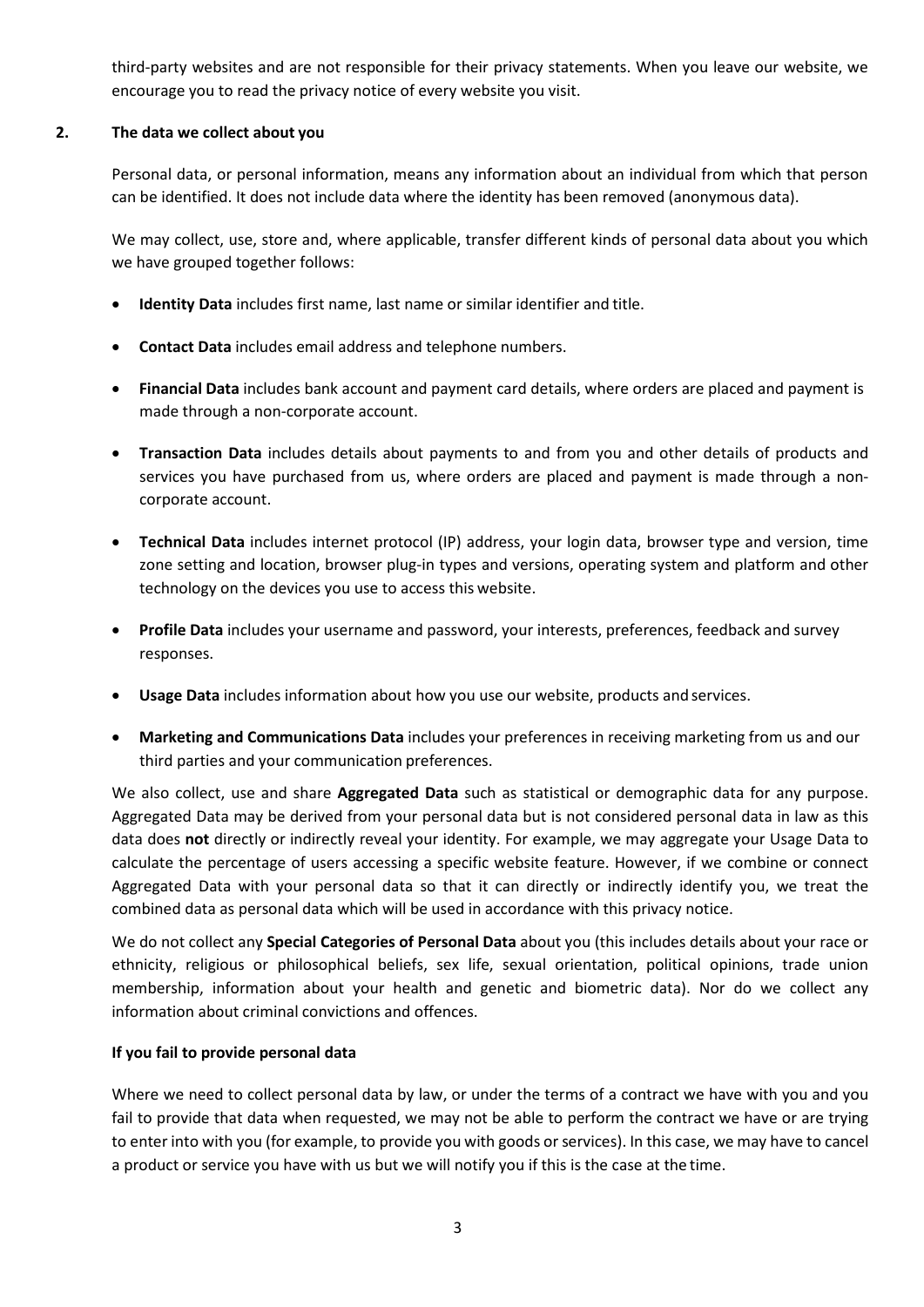#### <span id="page-3-0"></span>**3. How is your personal data collected?**

We use different methods to collect data from and about you including through:

- **Direct interactions.** You may give us your Identity, Contact by filling in forms or by corresponding with us by post, phone, email or otherwise. This includes personal data you provide when you :
	- apply for our products;
	- create an account on our website;
	- subscribe to our service or publications;
	- request marketing to be sent to you;
	- enter a competition, promotion or survey;
	- give us some feedback; or
	- providing us with a review of a product or service.

### <span id="page-3-1"></span>**4. How we use your personal data**

We will only use your personal data when the law allows us to. Most commonly, we will use your personal data in the following circumstances:

- Where we need to perform the contract we are about to enter into or have entered into with you.
- Where it is necessary for our legitimate interests (or those of a third party) and your interests and fundamental rights do not override those interests.
- Where we need to comply with a legal or regulatory obligation.

Please see the glossary at Section 10, to find out more about the types of lawful basis that we will rely on to process your personal data.

Generally we do not rely on consent as a legal basis for processing your personal data other than in relation to sending third party direct marketing communications to you via email, post or text message. You have the right to withdraw consent to marketing at any time by contacting us or clicking the opt-out links (unsubscribe) on any marketing message sent to you.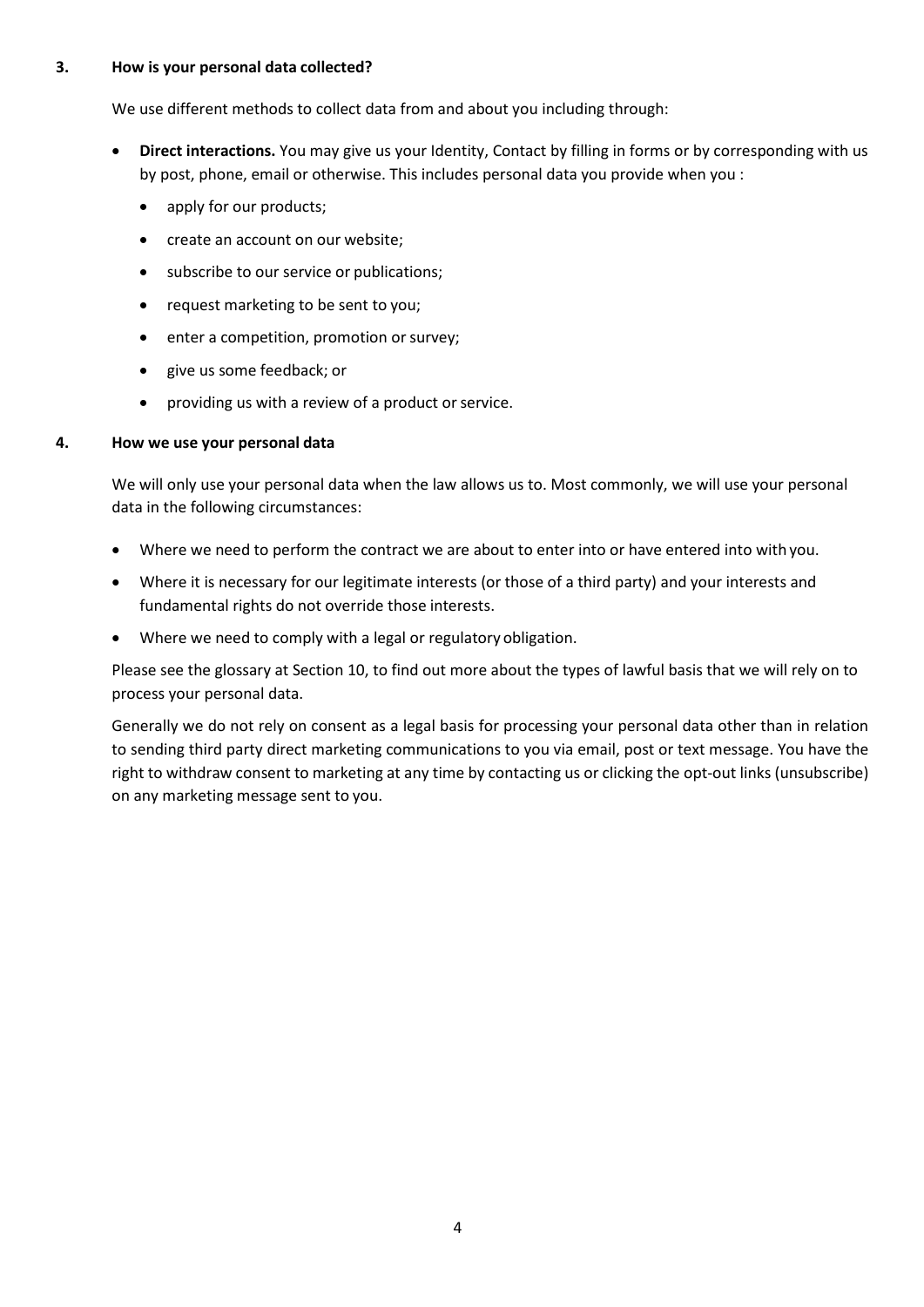### **Purposes for which we will use your personal data**

We have set out below, in a table format, a description of all the ways we plan to use your personal data, and which of the legal bases we rely on to do so. We have also identified what our legitimate interests are where appropriate.

Note that we may process your personal data for more than one lawful ground depending on the specific purpose for which we are using your data. Please contact us if you need details about the specific legal ground we are relying on to process your personal data where more than one ground has been set out in the table below.

| <b>Purpose/Activity</b>                                                          | <b>Type of data</b>                       | Lawful basis for processing including basis of<br>legitimate interest                                                               |
|----------------------------------------------------------------------------------|-------------------------------------------|-------------------------------------------------------------------------------------------------------------------------------------|
| To register you as a new customer                                                | (a) Identity                              | Performance of a contract with you                                                                                                  |
|                                                                                  | (b) Contact                               |                                                                                                                                     |
| To process and deliver your order                                                | (a) Identity                              | (a) Performance of a contract with you                                                                                              |
| including:                                                                       | (b) Contact                               | (b) Necessary for our legitimate interests (to                                                                                      |
| (a) Manage payments, fees and<br>charges                                         | (c) Financial                             | recover debts due to us)                                                                                                            |
| (b) Collect and recover money owed                                               | (d) Transaction                           |                                                                                                                                     |
| to us                                                                            | Marketing<br>(e)<br>and<br>Communications |                                                                                                                                     |
| To manage our relationship with you                                              | (a) Identity                              | (a) Performance of a contract with you                                                                                              |
| which will include:                                                              | (b) Contact                               | (b) Necessary to comply with a<br>legal                                                                                             |
| (a) Notifying you about changes to<br>our terms or privacy policy                | (c) Profile                               | obligation                                                                                                                          |
| (b) Asking you to leave a review or<br>take a survey                             | (d)<br>Marketing<br>and<br>Communications | (c) Necessary for our legitimate interests (to<br>keep our records updated and to study how<br>customers use our products/services) |
| To enable you to partake in a prize<br>draw, competition or complete a<br>survey | (a) Identity                              | (a) Performance of a contract with you                                                                                              |
|                                                                                  | (b) Contact                               | (b) Necessary for our legitimate interests (to                                                                                      |
|                                                                                  | (c) Profile                               | study<br>how<br>customers<br>use<br>our<br>products/services, to develop them and grow                                              |
|                                                                                  | (d) Usage                                 | our business)                                                                                                                       |
|                                                                                  | Marketing<br>(e)<br>and<br>Communications |                                                                                                                                     |
| To administer and protect our                                                    | (a) Identity                              | (a) Necessary for our legitimate interests (for                                                                                     |
| business and this website (including<br>troubleshooting,<br>data<br>analysis,    | (b) Contact                               | business,<br>provision<br>running<br>our<br>οf<br>administration and IT services, network                                           |
| testing, system maintenance,                                                     | (c) Technical                             | security, to prevent fraud and in the context                                                                                       |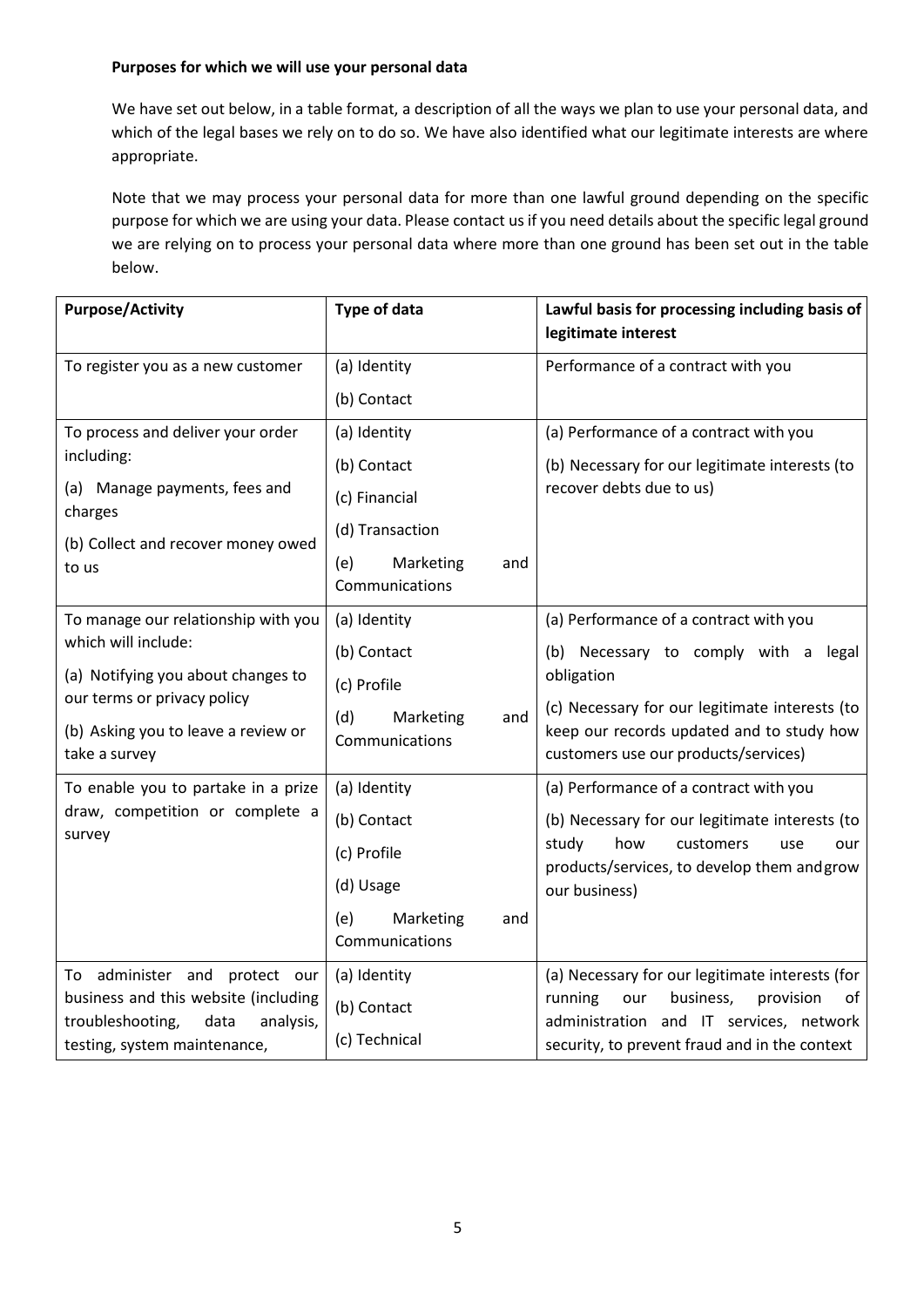| support, reporting and hosting of<br>data)                                                                                                                        |                                                                                                                       | of a business reorganisation or group<br>restructuring exercise)<br>(b) Necessary to comply with a legal<br>obligation                                                                                                  |
|-------------------------------------------------------------------------------------------------------------------------------------------------------------------|-----------------------------------------------------------------------------------------------------------------------|-------------------------------------------------------------------------------------------------------------------------------------------------------------------------------------------------------------------------|
| To deliver relevant website content<br>and advertisements to you and<br>understand<br>the<br>or<br>measure<br>effectiveness of the advertising we<br>serve to you | (a) Identity<br>(b) Contact<br>(c) Profile<br>(d) Usage<br>(e)<br>Marketing<br>and<br>Communications<br>(f) Technical | Necessary for our legitimate interests (to<br>study<br>how<br>customers<br>use<br>our<br>products/services, to develop them, to grow<br>our business and to inform our marketing<br>strategy)                           |
| To use data analytics to improve our<br>products/services,<br>website,<br>marketing, customer relationships<br>and experiences                                    | (a) Technical<br>(b) Usage                                                                                            | Necessary for our legitimate interests (to<br>define types of customers for our products<br>and services, to keep our website updated<br>and relevant, to develop our business and to<br>inform our marketing strategy) |
| make<br>suggestions<br>To<br>and<br>recommendations to you<br>about<br>goods or services that may be of<br>interest to you                                        | (a) Identity<br>(b) Contact<br>(c) Technical<br>(d) Usage<br>(e) Profile                                              | Necessary for our legitimate interests (to<br>develop our products/services and grow our<br>business)                                                                                                                   |

#### **Marketing**

We strive to provide you with choices regarding certain personal data uses, particularly around marketing and advertising. We have established the following personal data control mechanisms:

#### **Promotional offers from us**

We may use your Identity, Contact, Technical, Usage and Profile Data to form a view on what we think you may want or need, or what may be of interest to you. This is how we decide which products, services and offers may be relevant for you (we call this marketing).

You will receive marketing communications from us if you have requested information from us or purchased goods from us or if you provided us with your details when you entered a competition or registered for a promotion and, in each case, you have not opted out of receiving that marketing.

#### **Third-party marketing**

We never share your email with any third party marketing companies.

#### **Opting out**

You can ask us to stop sending you marketing messages at any time by logging into your online account through the website and checking or unchecking relevant boxes to adjust your marketing preferences or by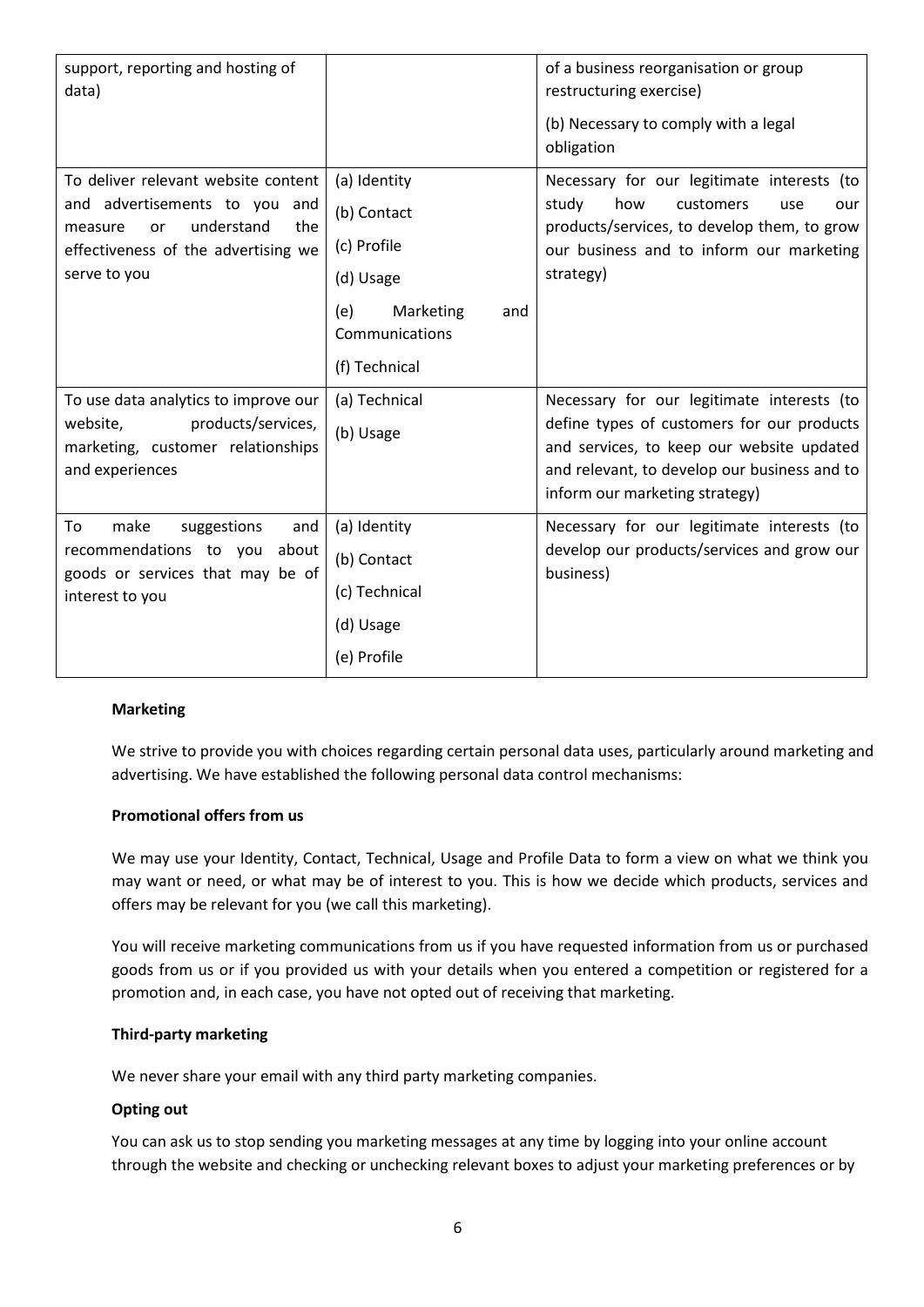following the opt-out links on any marketing message sent to you or by contacting us at any time. Where you opt out of receiving these marketing messages, this will not apply to personal data provided to us as a result of a product purchase, warranty registration, product experience or other transactions.

## **Change of purpose**

We will only use your personal data for the purposes for which we collected it, unless we reasonably consider that we need to use it for another reason and that reason is compatible with the original purpose. If you wish to get an explanation as to how the processing for the new purpose is compatible with the original purpose, please contact us.

If we need to use your personal data for an unrelated purpose, we will notify you and we will explain the legal basis which allows us to do so.

Please note that we may process your personal data without your knowledge or consent, in compliance with the above rules, where this is required or permitted by law.

## <span id="page-6-0"></span>**5. Disclosures of your personal data**

We may have to share your personal data with the parties set out below for the purposes set out in the table in paragraph 4 above.

- Internal Third Parties as set out in the *Glossary* (Section 10).
- External Third Parties as set out in the *Glossary (*Section10).
- Third parties to whom we may choose to sell, transfer, or merge parts of our business or our assets. Alternatively, we may seek to acquire other businesses or merge with them. If a change happens to our business, then the new owners may use your personal data in the same way as set out in this privacy notice.

We require all third parties to respect the security of your personal data and to treat it in accordance with the law. We do not allow our third-party service providers to use your personal data for their own purposes and only permit them to process your personal data for specified purposes and in accordance with our instructions.

## <span id="page-6-1"></span>**6. International transfers**

• We do not share any of your data with anyone unless we have your permission.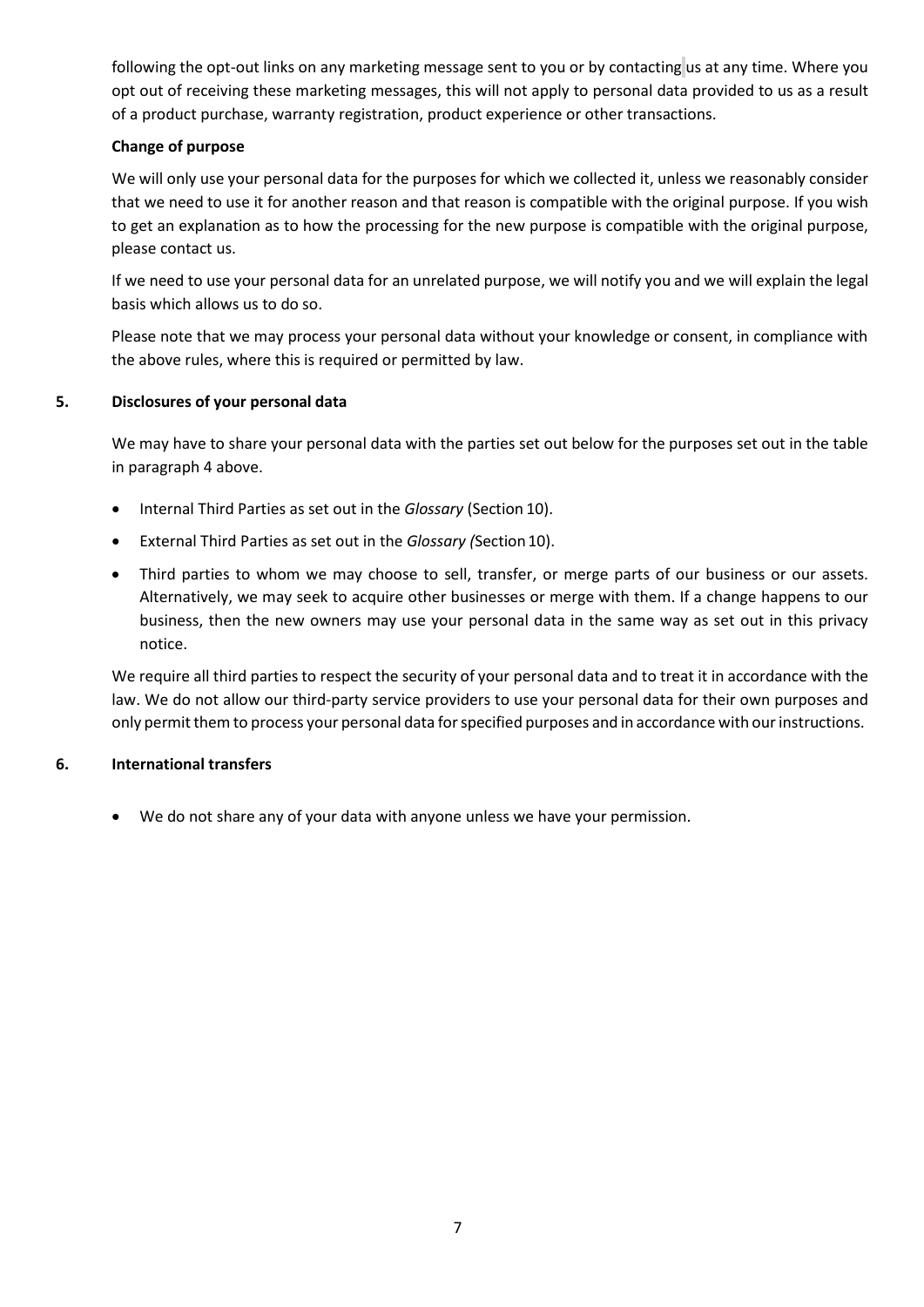## <span id="page-7-0"></span>**7. Data security**

We have put in place appropriate security measures to prevent your personal data from being accidentally lost, used or accessed in an unauthorised way, altered or disclosed. In addition, we limit access to your personal data to those employees, agents, contractors and other third parties who have a business need to know. They will only process your personal data on our instructions and they are subject to a duty of confidentiality. We have put in place procedures to deal with any suspected personal data breach and will notify you and any applicable regulator of a breach where we are legally required to do so.

### <span id="page-7-1"></span>**8. Data retention**

### **How long will you use my personal data for?**

We will only retain your personal data for as long as necessary to fulfil the purposes we collected it for, including for the purposes of satisfying any legal, accounting, or reporting requirements.

To determine the appropriate retention period for personal data, we consider the amount, nature, and sensitivity of the personal data, the potential risk of harm from unauthorised use or disclosure of your personal data, the purposes for which we process your personal data and whether we can achieve those purposes through other means, and the applicable legal requirements.

By law we have to keep basic information about our customers (including Contact, Identity, Financial and Transaction Data) for six years after they cease being customers for tax purposes.

In some circumstances you can ask us to delete your data: see *Request erasure* below for further information.

In some circumstances we may anonymise your personal data (so that it can no longer be associated with you) for research or statistical purposes in which case we may use this information indefinitely without further notice to you.

#### <span id="page-7-2"></span>**9. Your legal rights**

Under certain circumstances, you have rights under data protection laws in relation to your personal data. Please see below for more information about your rights:

- *Request access to your personal data*: You can review your personal data by logging into your online account. Alternatively, please email us direct via [emailfootballsuperstars@gmail.com.](mailto:emailfootballsuperstars@gmail.com)
- *Request correction of your personal data:* You can correct your personal data by logging into your online account. Alternatively, please email us direct via [emailfootballsuperstars@gmail.com.](mailto:support@toolstream.com)
- *Request erasure of your personal data*: Email us direct via [emailfootballsuperstars@gmail.com](mailto:emailfootballsuperstars@gmail.com)[.](mailto:support@toolstream.com)
- *Object to processing of your personal data:* Email us direct via [emailfootballsuperstars@gmail.com](mailto:emailfootballsuperstars@gmail.com)
- *Request restriction of processing your personal data*: Email us direct via [emailfootballsuperstars@gmail.com](mailto:emailfootballsuperstars@gmail.com)
- *Right to withdraw consent:* Email us direct via [iemailfootballsuperstars@gmail.com.](mailto:support@toolstream.com)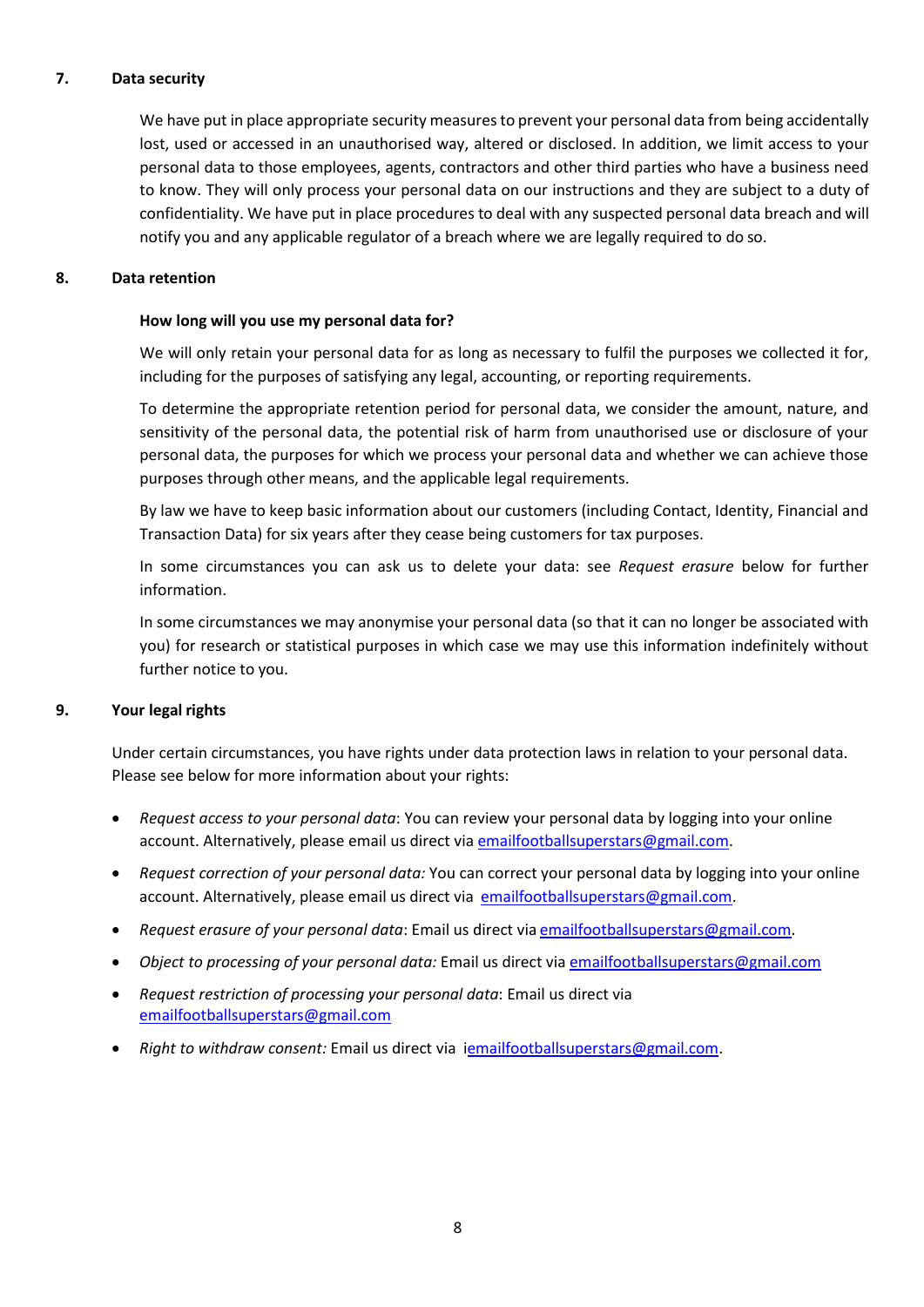• If you wish to exercise any of the rights set out above or in any other connected matter, please contact us.

## **No fee usually required**

You will not have to pay a fee to access your personal data (or to exercise any of the other rights). However, we may charge a reasonable fee if your request is clearly unfounded, repetitive or excessive. Alternatively, we may refuse to comply with your request in these circumstances.

## **What we may need from you**

We may need to request specific information from you to help us confirm your identity and ensure your right to access your personal data (or to exercise any of your other rights). This is a security measure to ensure that personal data is not disclosed to any person who has no right to receive it. We may also contact you to ask you for further information in relation to your request to speed up ourresponse.

## **Time limit to respond**

We try to respond to all legitimate requests within one month. Occasionally it may take us longer than a month if your request is particularly complex or you have made a number of requests. In this case, we will notify you and keep you updated.

### <span id="page-8-0"></span>**10. Glossary**

## **LAWFUL BASIS**

**Legitimate Interest** means the interest of our business in conducting and managing our business to enable us to give you the best service/product and the best and most secure experience. We make sure we consider and balance any potential impact on you (both positive and negative) and your rights before we process your personal data for our legitimate interests. We do not use your personal data for activities where our interests are overridden by the impact on you (unless we have your consent or are otherwise required or permitted to by law). You can obtain further information about how we assess our legitimate interests against any potential impact on you in respect of specific activities by contacting us.

**Performance of Contract** means processing your data where it is necessary for the performance of a contract to which you are a party or to take steps at your request before entering into such a contract.

**Comply with a legal or regulatory obligation** means processing your personal data where it is necessary for compliance with a legal or regulatory obligation that we are subject to.

#### **THIRD PARTIES**

## **External Third Parties**

- Service providers based in the Europe and United State of America who provide IT and system administration services.
- Professional advisers including lawyers, bankers, auditors, human resource advisors and insurers based in the United Kingdom who provide consultancy, banking, legal, insurance and accounting services.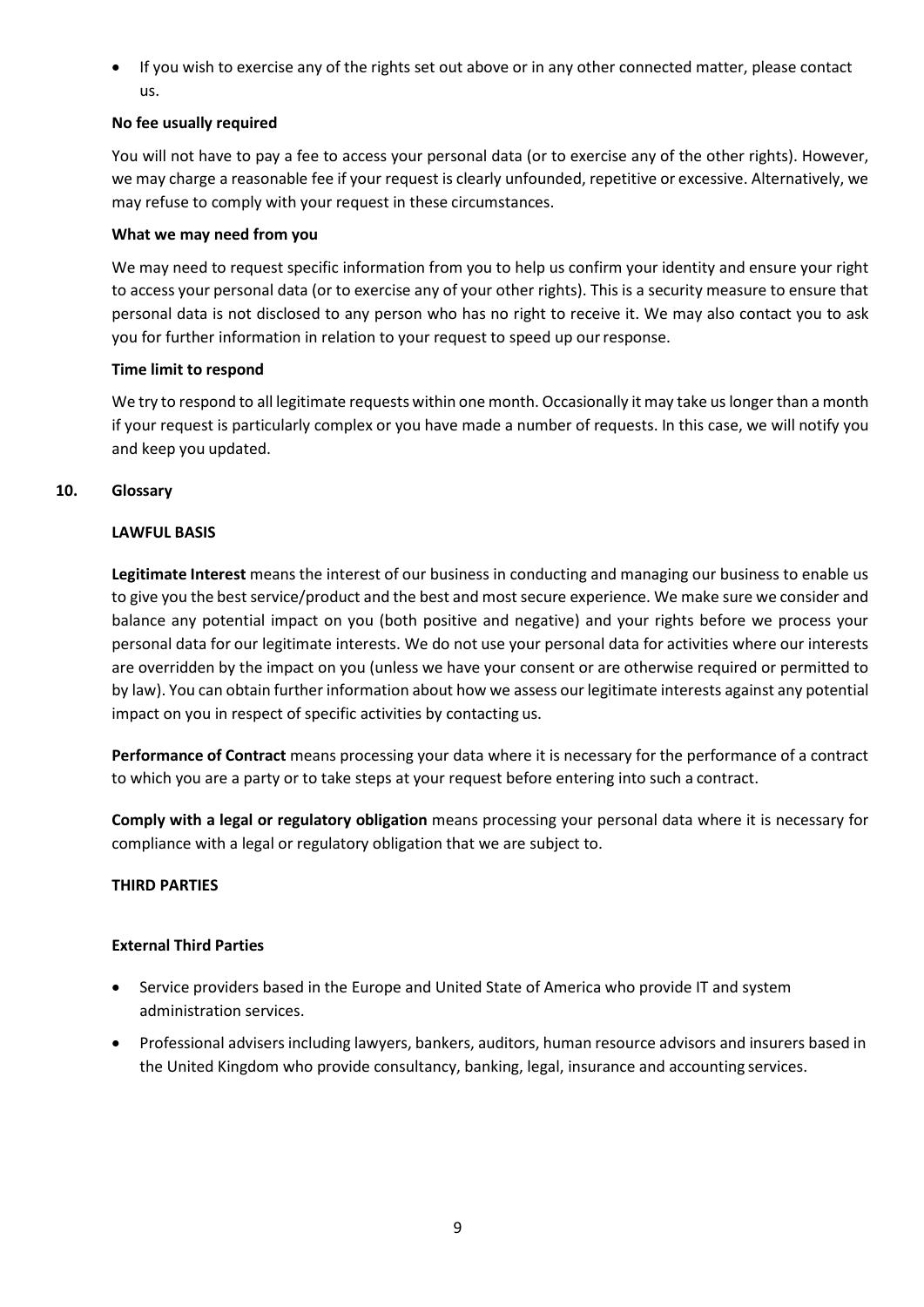- HM Revenue & Customs, regulators and other authorities based in the United Kingdom who require reporting of processing activities in certain circumstances.
- Payment providers based in Europe who provide payment facilities and associated administration services.
- Automated marketing services, based in Europe who provide marketing and postal, email and text marketing services.
- Service providers based in Europe and United State of America who provide shipping services for goods purchased from us.
- Service providers based in Europe and Japan who provide translation services.
- Goods and service providers, based in Europe who provide goods and services for the Toolpoints exchange scheme.

## **YOUR LEGAL RIGHTS**

You have the right to:

**Request access** to your personal data (commonly known as a "data subject access request"). This enables you to receive a copy of the personal data we hold about you and to check that we are lawfully processingit.

**Request correction** of the personal data that we hold about you. This enables you to have any incomplete or inaccurate data we hold about you corrected, though we may need to verify the accuracy of the new data you provide to us.

**Request erasure** of your personal data. This enables you to ask us to delete or remove personal data where there is no good reason for us continuing to process it. You also have the right to ask us to delete or remove your personal data where you have successfully exercised yourright to object to processing (see below), where we may have processed your information unlawfully or where we are required to erase your personal data to comply with local law. Note, however, that we may not always be able to comply with your request of erasure for specific legal reasons which will be notified to you, if applicable, at the time of yourrequest.

**Object to processing** of your personal data where we are relying on a legitimate interest (or those of a third party) and there is something about your particular situation which makes you want to object to processing on this ground as you feel it impacts on your fundamental rights and freedoms. You also have the right to object where we are processing your personal data for direct marketing purposes. In some cases, we may demonstrate that we have compelling legitimate grounds to process your information which override your rights and freedoms.

**Request restriction of processing** of your personal data. This enables you to ask us to suspend the processing of your personal data in the following scenarios: (a) if you want us to establish the data's accuracy; (b) where our use of the data is unlawful but you do not want us to erase it; (c) where you need us to hold the data even if we no longer require it as you need it to establish, exercise or defend legal claims; or (d) you have objected to our use of your data but we need to verify whether we have overriding legitimate grounds to useit.

**Request the transfer** of your personal data to you or to a third party. We will provide to you, or a third party you have chosen, your personal data in a structured, commonly used, machine-readable format. Note that this right only applies to automated information which you initially provided consent for us to use or where we used the information to perform a contract with you.